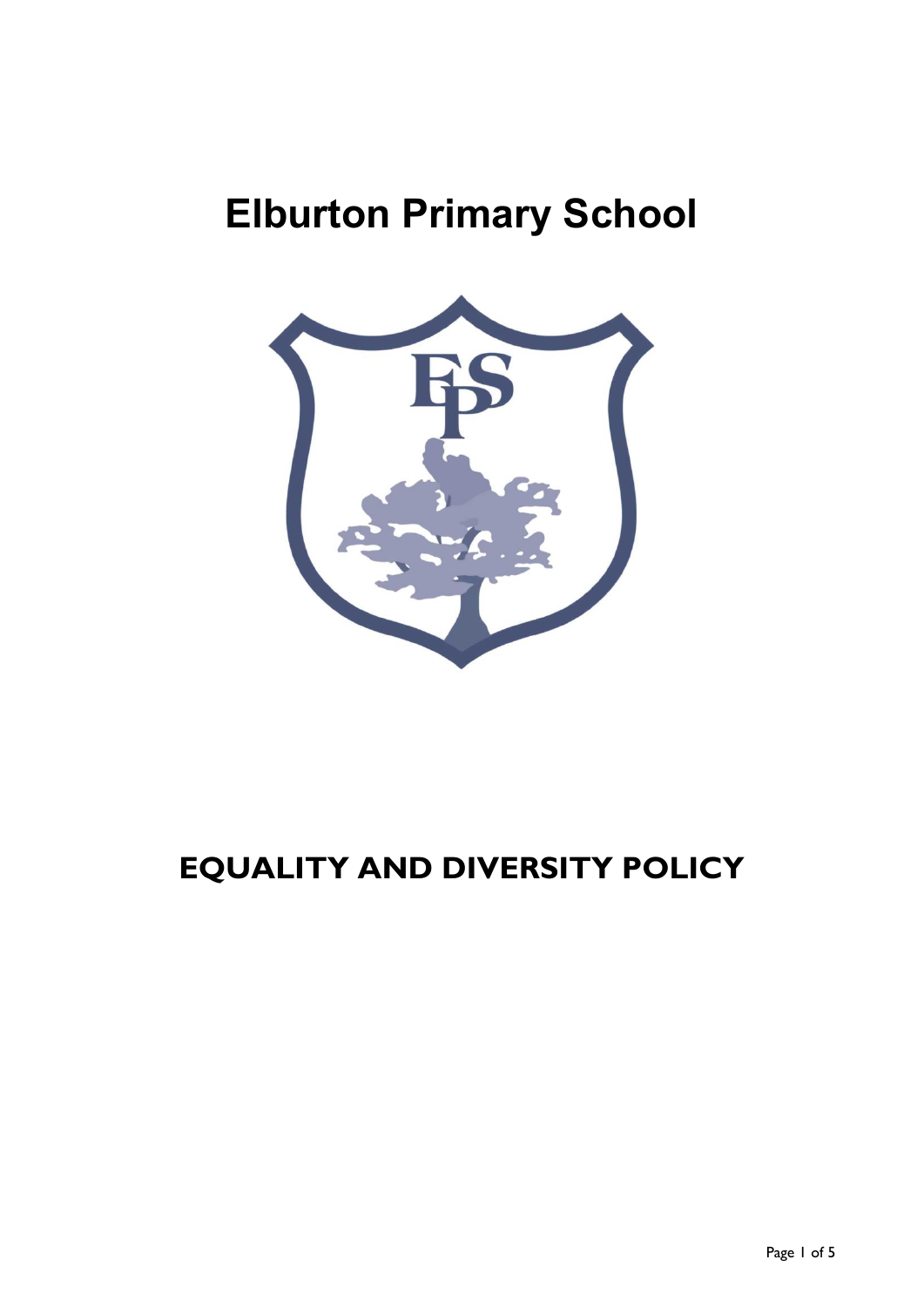# **1 POLICYSTATEMENT**

Elburton School recognises the schools responsibilities as an employer for setting standards of fair treatment. The school will provide equal opportunities to any employee or job applicant and will not discriminate either directly or indirectly. Our aim is that our workforce will be truly representative of all sections of society and each employee feels respected and able to give of their best.

All employees, whether part-time, full-time or temporary, will be treated fairly and with respect. Selection for employment, promotion, training or any other benefit will be on the basis of aptitude and ability. All employees will be helped and encouraged to develop their full potential.

# **2 OUR COMMITMENT**

This Equality and Diversity Policy is our formal commitment to fairness and reducing inequalities. We will work hard to keep this promise even when we face challenges. If we do not do this, we will respond to concerns or complaints, and do our best to put things right and learn from this.

The Governing Body has overall responsibility to ensure this policy is consistently applied and the Senior Management Team has responsibility for the implementation of the policy.

### **3 APPLICATION**

All employees have personal responsibility for the practical application of the policy and those with responsibility for staff are reminded that they may be held individually accountable for ensuring that no form of discrimination occurs in the recruitment, selection, promotion and training of employees.

Enquiries will be made into suspected cases of direct discrimination or acts of commission or omission which lead to indirect discrimination. Any such practices will be stopped and disciplinary action may be taken against the individual(s) concerned.

#### **3.1 Recruitment and Selection**

The selection process is of crucial importance and must be carried out according to objective jobrelated criteria which must be subject to regular review. The school will endeavour through appropriate training to ensure that employees making selection decisions will not discriminate whether consciously or unconsciously in making these decisions. The school will ensure:

- That the selection criteria relate to job requirements and are not discriminatory by asking for inappropriate qualifications or experience.
- Job advertisements are not without proper reason confined to publications or worded in such a way as to exclude applicants either individually or of a particular group.
- **Advertisements will carry a statement that the school is an equal opportunity employer.**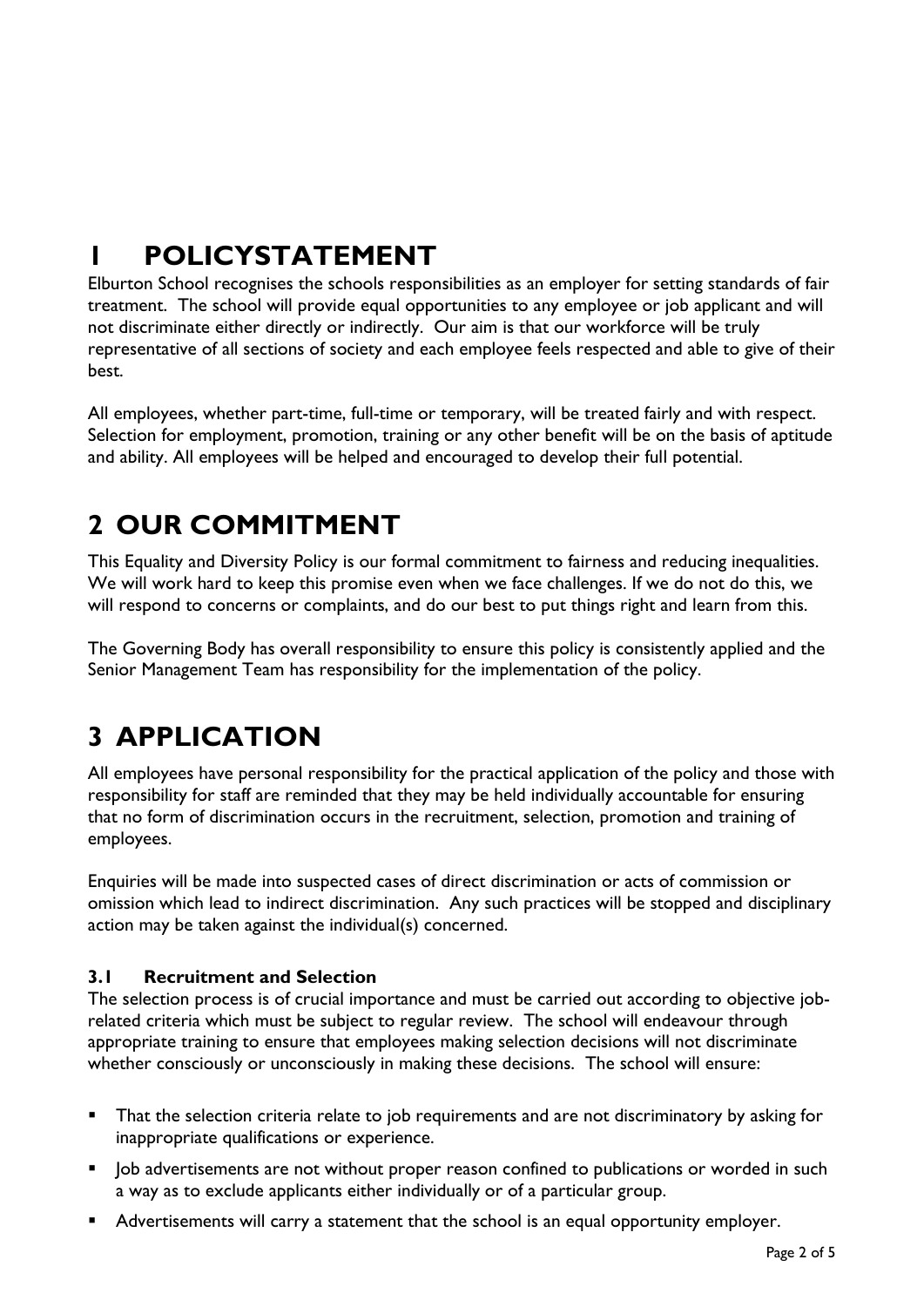- Every job is open equally to all applicants with the required qualifications except where conditions of privacy, and decency or authenticity apply or in cases where the job involved the provision of personal services.
- **Applications will be dealt with in accordance with the Governing Body's recruitment and** selection policy.
- **•** Where selection tests are used they are validated to ensure they relate directly to the job requirements and/or career requirements and measure an individual's ability to do or train for the particular work or career. Such tests are reviewed regularly to check that they remain relevant and free from bias either in content or scoring.

#### **3.2 Training**

Equal opportunities must be integrated into all training concerned with selection skills, staff assessment, counselling, staff development and the management or supervision of staff. The importance of equal opportunities in the field of customer care initiatives is also recognised. The school will ensure:

- **Transfer, promotion and training are open equally to all eligible employees and selection** criteria do not exclude applicants from any group.
- Specific training on recruitment and selection will be undertaken by governors and staff as appropriate, to ensure awareness of the wider implications of discrimination.

#### **3.3 Promotion**

It is in the schools interest to provide equal opportunities for promotion to all employees. Headteachers must continually assess the promotion potential of all employees and all promotion decisions must be made in accordance with objective selection criteria.

#### **3.4 Grievance and Discipline**

Employees who believe that they have experienced unfair or unlawful discrimination or racist or sexist abuse or harassment should raise their concern through the applicable grievance procedure.

It is important to understand that employees who consider they have failed to secure adequate redress, within the procedure of the Governing Body, may choose to take their case to an industrial tribunal. External applicants who feel they have been unfairly discriminated against may also take their case to an industrial tribunal. In these circumstances complaints can be brought against individual employees as well as the Governing Body and the employing authority.

### **4 MONITORING**

The school will establish appropriate information and monitoring systems to assist the effective implementation of the policy. Information will only be collected which will be used and will be held confidentially.

Most organisations will collect information based on current UK legislation. This protects people against discrimination because of:

- Age
- **Disability**
- Gender reassignment
- **Marriage and civil partnership**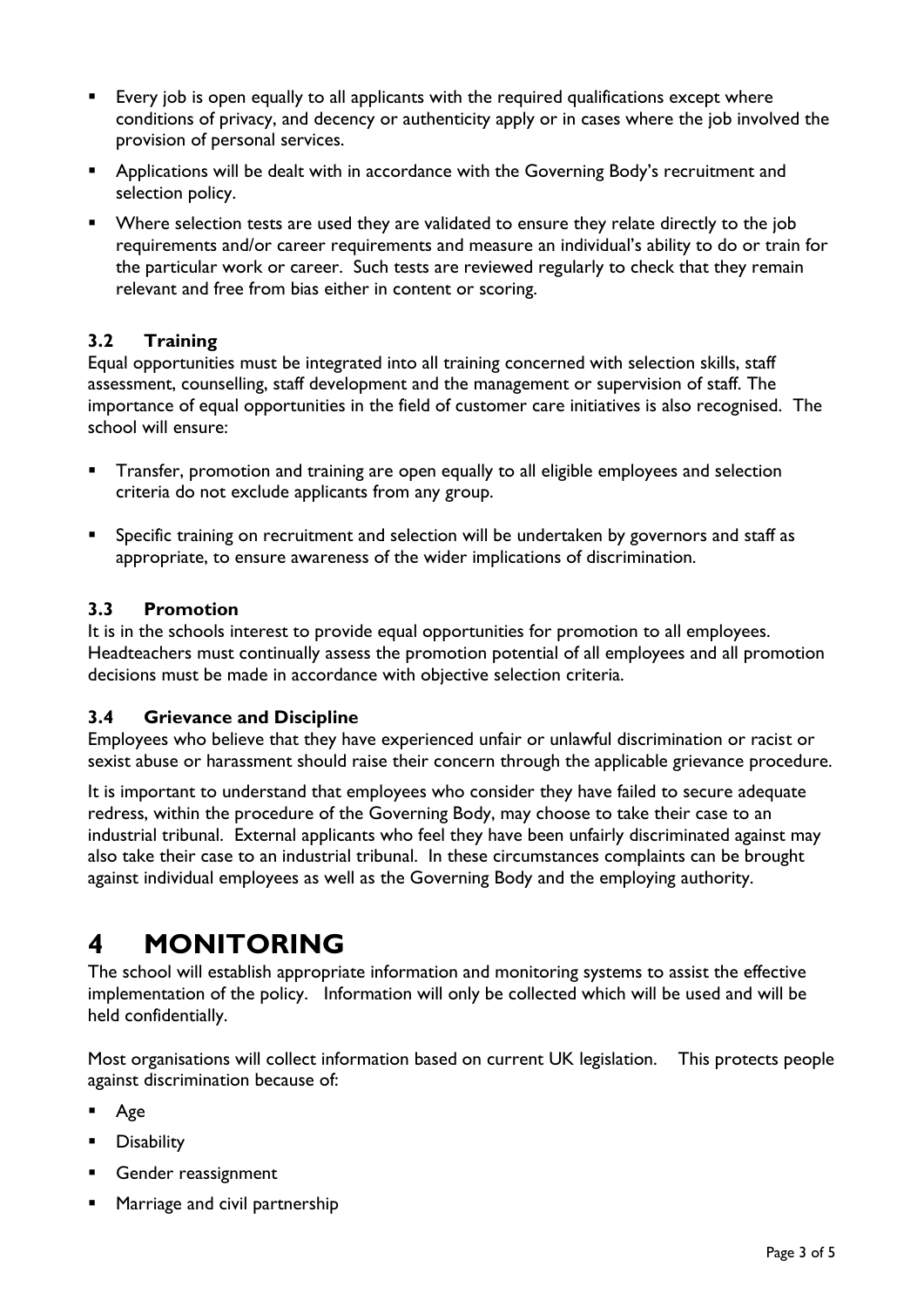- Pregnancy and maternity
- Race
- Religion or belief
- **Sex**
- Sexual orientation

The table below sets out the legal position regarding monitoring:

|                     | <b>Legal position</b>                                                                                                                                   |
|---------------------|---------------------------------------------------------------------------------------------------------------------------------------------------------|
| Race and Ethnicity  | A requirement for public bodies to monitor ethnicity.                                                                                                   |
|                     | Use the ethnic groupings set out in the 2001 Census standards as a<br>minimum                                                                           |
| Gender              | A requirement for public bodies to monitor gender – male and female.                                                                                    |
| Gender reassignment | Covered by the public equality duty, however but any monitoring will<br>require careful consideration.                                                  |
| <b>Disability</b>   | A requirement for public bodies to monitor disability. You are required<br>to make reasonable adjustments to help a disabled person give their<br>best. |
| Sexual orientation  | A requirement to monitor in public sector from April 2011.                                                                                              |
| Religion and belief | A requirement to monitor in public sector from April 2011.                                                                                              |
| Age                 | A requirement to monitor in public sector from April 2011.                                                                                              |

The Governing Body will review implementation and the need for monitoring.

### **5 COMPLAINTS**

Employees who believe that they have suffered any form of discrimination, harassment or victimisation are entitled to raise the matter through the agreed procedures. All complaints of discrimination will be dealt with seriously, promptly and confidentially.

# **6 POSITIVE ACTION**

The Equality Act allows employers to take positive action if you think that employees or job applicants who share a protected characteristic suffer a disadvantage connected to that characteristic, or if their participation in an activity is disproportionately low.

The Equality Act 2010 from April 2011 allows you, if you want to, to take a protected characteristic into consideration when deciding who to recruit or promote. However, you can only do this when you have candidates who are "as qualified as" each other for a particular vacancy. This does not mean they have to have exactly the same qualifications as each other, it means that your selection assessment on a range of criteria rates them as equally capable of doing the job.

You would also need some evidence to show that people with that characteristic face particular difficulties in the workplace or are disproportionately under-represented in your workforce or in the particular job for which there is a vacancy. In these circumstances, you can choose to use the